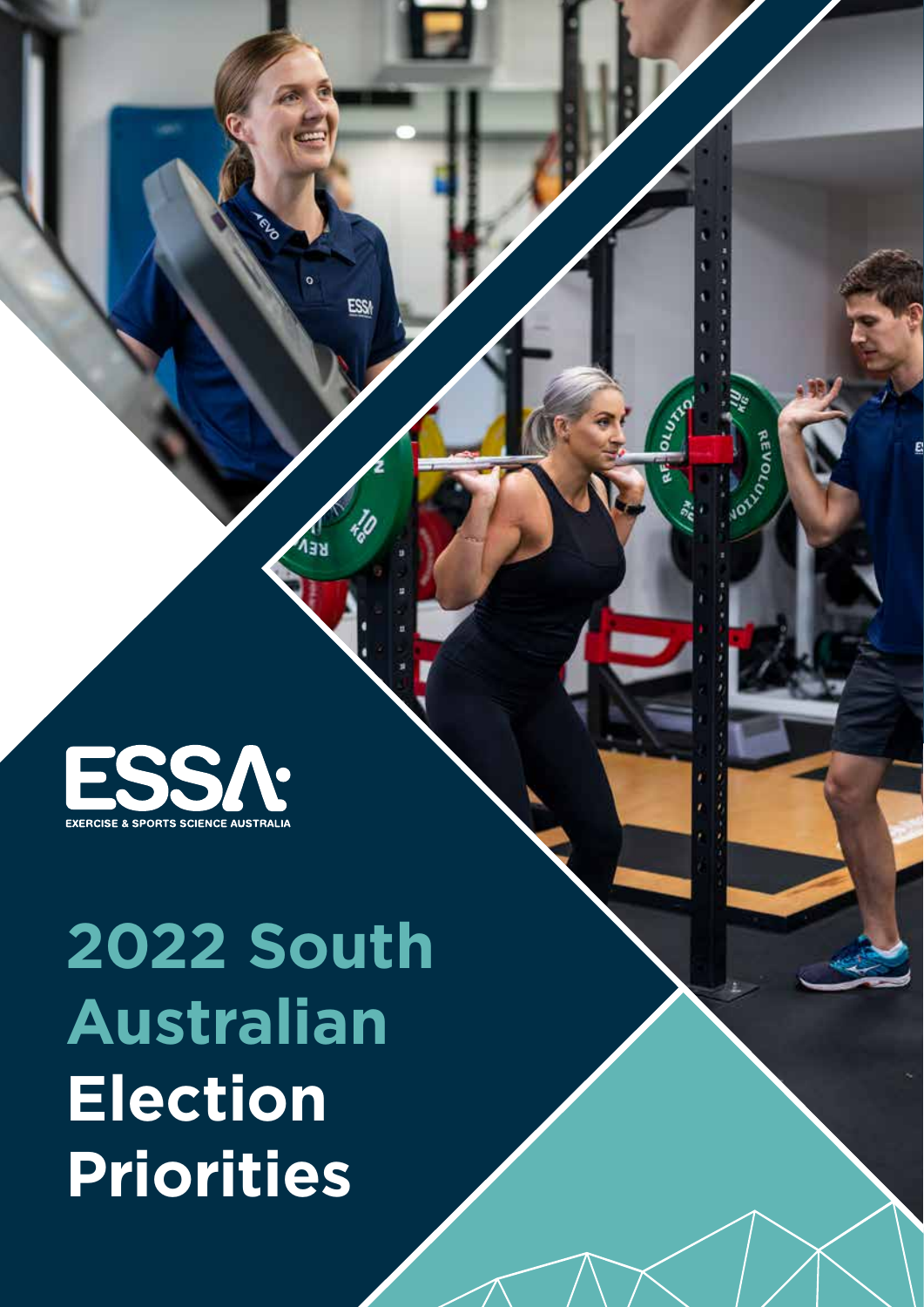**Exercise & Sports Science Australia (ESSA) is the peak body and professional association for exercise and sports science professionals in Australia, representing more than 10,000 members comprising university qualified Accredited Exercise Physiologists (AEPs), Accredited Exercise Scientists (AESs), Accredited Sports Scientists (ASpSs) and Accredited High performance Managers (AHPMs). This exercise and sports science workforce successfully plays a pivotal role in addressing the health risks and challenges faced by many South Australians.** 

A focus on preventative health is key to reducing health costs [1] and achieving a healthier population within South Australia [2]. In order to increase the physical activity levels of a largely sedentary population, ESSA Accredited Exercise Professionals are best placed to help achieve this along with the provision of dietary advice [3].

ESSA Accredited exercise professionals (AEPs and AESs) will play a crucial role in achieving the aims of key South Australian health strategies [2]. Exercise is vital for health and wellbeing for all ages from childhood to the elderly [3] and helps people to not only become more active, it prevents disease onset and also assists in treatment and management [4].

Accredited Exercise Physiologists (AEPs) provide services to people across the whole health spectrum, healthy through to those at risk of developing a health condition, and people with health conditions, a disability, and aged related illnesses and conditions, including chronic, complex conditions [4]. Accredited Exercise Scientists (AESs) specialise in the assessment, design and delivery of exercise and physical activity programs as interventions to improve health and wellbeing and prevent chronic conditions [5]. Both professionals employ interventions which are exercise-based and include health and physical activity education, take a person-centred approach, and provide advice and support for lifestyle modification with a strong focus on achieving behavioural change.

A 2015 Deloitte Report [1] found clinical exercise interventions by AEPs efficacious and highly cost-effective in the Australian health care setting. Deloitte identified a high return on investment for accredited exercise physiology services in treatments of people with chronic conditions, notably pre-diabetes and diabetes, mental illness, and heart failure. Examples of benefit to cost ratios for AEPs interventions are:

- › Pre-diabetes **6.0**
- › Type 2 diabetes **8.8**
- › Mental illness (depression) **2.7**
- › Chronic heart failure **6.2**
- › Chronic back pain **14.6**
- › Osteoarthritis **4.0**
- › Rheumatic diseases **4.2**

During 2015-16, 73% (\$117 billion) of recurrent health expenditure was attributed to disease groups with the total cost of cardiovascular disease at \$10.4 billion including \$4.8 billion for public hospitals. Musculoskeletal disorders cost \$6.7 billion (\$1.8 billion in public hospitals) and endocrine disorders cost \$1.4 billion [6]. The engagement of AEPs and AESs could have a significant impact on reducing cost to the health system as preventing and managing a range of chronic diseases and maintaining and enhancing quality of life is well evidenced by research across the lifespan [3]. Moving forward, promoting a culture of health through exercise (rather than a culture of ill-health through treating disease) can help prevent or delay some of the chronic conditions that lead to high health costs and early death and ensure South Australians can live their lives to the fullest.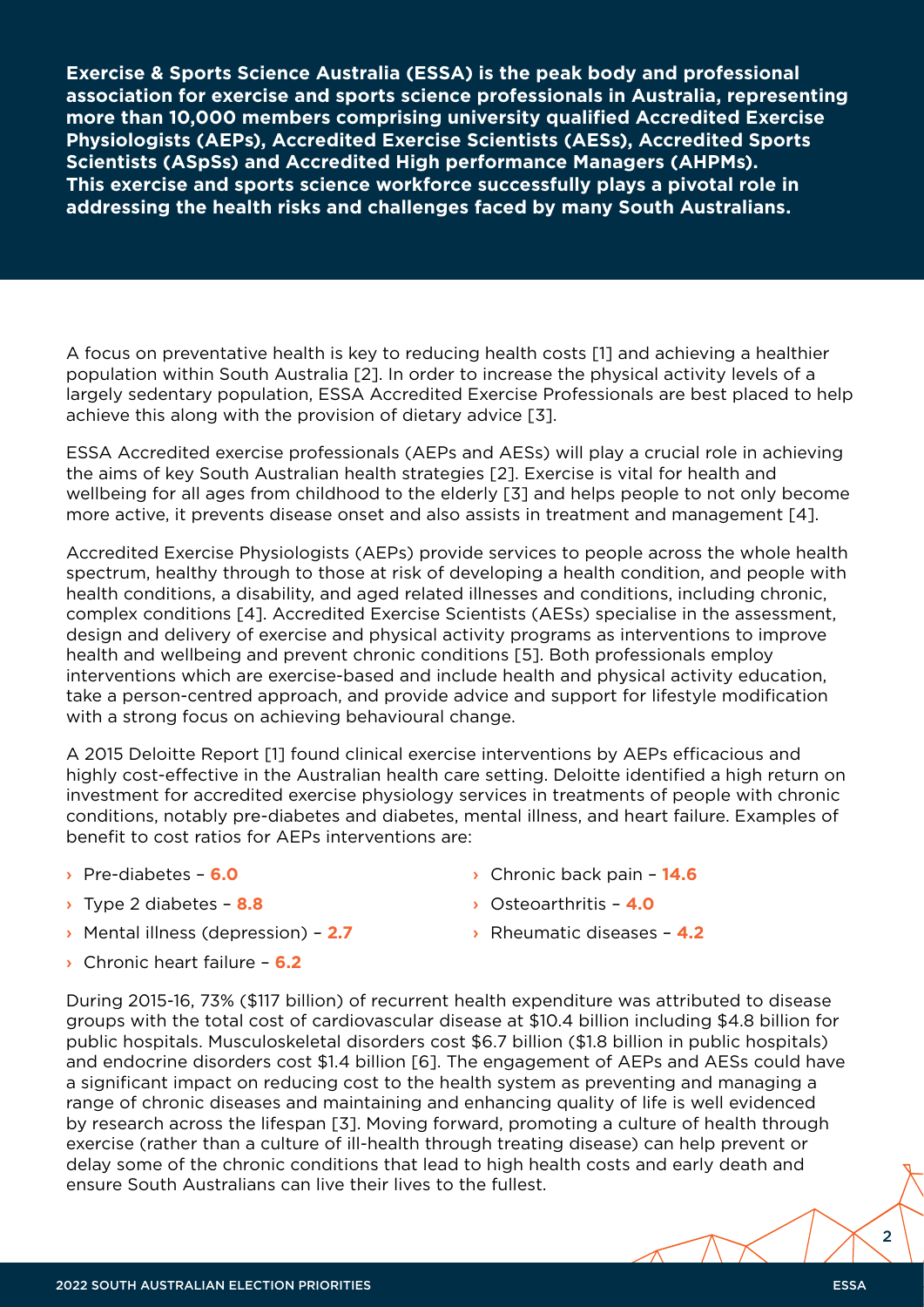# **Priority policies for the 2022 South Australian Election**

Exercise & Sports Science Australia (ESSA) is calling on candidates for the 2022 South Australian (SA) election to support these policy priorities to ensure all South Australians are provided with better access to appropriate exercise professionals and information on exercise to enrich their health:

#### **Increased access to quality exercise physiology services for people injured through work by reinforcing capacity to practice and parity with other allied health professionals in the South Australian workers compensation scheme.**

| <b>BARRIERS/ISSUES</b>                            | <b>SOLUTIONS</b>                                |
|---------------------------------------------------|-------------------------------------------------|
| Remuneration of AEPs in the South Australian      | Provide fair and reasonable remuneration        |
| workers compensation scheme is lower than         | for AEPs in line with other allied health       |
| all other allied health professions, and barriers | professionals                                   |
| exist, restricting provision of the full scope of | Introduce item codes to the exercise            |
| practice, and limiting access for patients to     | physiology schedule for Assessments of          |
| evidence-based healthcare.                        | Activities of Daily Living and Worksite visits. |

**Recognition of exercise physiology and other disciplines in the self regulated allied health workforce to assist in planning and delivery of health outcomes for South Australians.**

| <b>BARRIERS/ISSUES</b>                                                                                                                                                                                                                                                                                            | <b>SOLUTIONS</b>                                                                                                                                                                                                                                                       |
|-------------------------------------------------------------------------------------------------------------------------------------------------------------------------------------------------------------------------------------------------------------------------------------------------------------------|------------------------------------------------------------------------------------------------------------------------------------------------------------------------------------------------------------------------------------------------------------------------|
| Self-regulated health professions such as<br>AEPs are not currently recognised as a<br>health profession in the Health Practitioner<br>Regulations Act, creating barriers to accurate<br>reporting and effective health workforce<br>planning to meet the healthcare needs of the<br>South Australian population. | Amend the Health Practitioner Regulation Law<br>(South Australia) Act 2010 to recognise health<br>professions that are regulated by other means<br>including health professions that are members<br>of the National Alliance of Self-Regulating<br>Health Professions. |

**Recognition of allied health professions in the health and fitness industry code to eliminate confusion and ensure that barriers are not in place to limit access to treatment.** 

| <b>BARRIERS/ISSUES</b>                                                                                                                                                                                                       | <b>SOLUTIONS</b>                                                                                                                                                                                                                                                                                                               |
|------------------------------------------------------------------------------------------------------------------------------------------------------------------------------------------------------------------------------|--------------------------------------------------------------------------------------------------------------------------------------------------------------------------------------------------------------------------------------------------------------------------------------------------------------------------------|
| Inconsistencies exist in the recognition of allied<br>health professions in the legislation related to<br>the health and fitness industry sector, where<br>some allied health professions are exempt, and<br>others are not. | Amend the South Australia Fair Trading (Health<br>and Fitness Industry Code) Regulations 2007<br>Version: 22.3.2012 under Schedule 1-Health and<br>Fitness Industry Code, to exempt all AHPRA<br>and self-regulated allied health professions<br>recognised by the National Alliance of Self<br>Regulating Health Professions. |

#### **Improving the capacity of the public health system to respond to patients need for exercise physiology by planning for future workforce, including the establishment of career pathways.**

| <b>BARRIERS/ISSUES</b>                                                                                                                                                                                                                                                                                                                          | <b>SQLUTIONS</b>                                                                                                                                                                                                               |
|-------------------------------------------------------------------------------------------------------------------------------------------------------------------------------------------------------------------------------------------------------------------------------------------------------------------------------------------------|--------------------------------------------------------------------------------------------------------------------------------------------------------------------------------------------------------------------------------|
| Demand for exercise physiology services is<br>increasing in the public health system, and<br>staff are being relocated at the expense of<br>community health and other services to meet<br>inpatient rehabilitation needs. A career pathway<br>for exercise physiology is also lacking with an<br>absence of leadership and graduate positions. | Fund a minimum of 6 graduate positions for<br>exercise physiology on an annual basis.<br>Create a discipline specific lead for exercise<br>physiology in each of the metropolitan local<br>health networks, i.e., 3 positions. |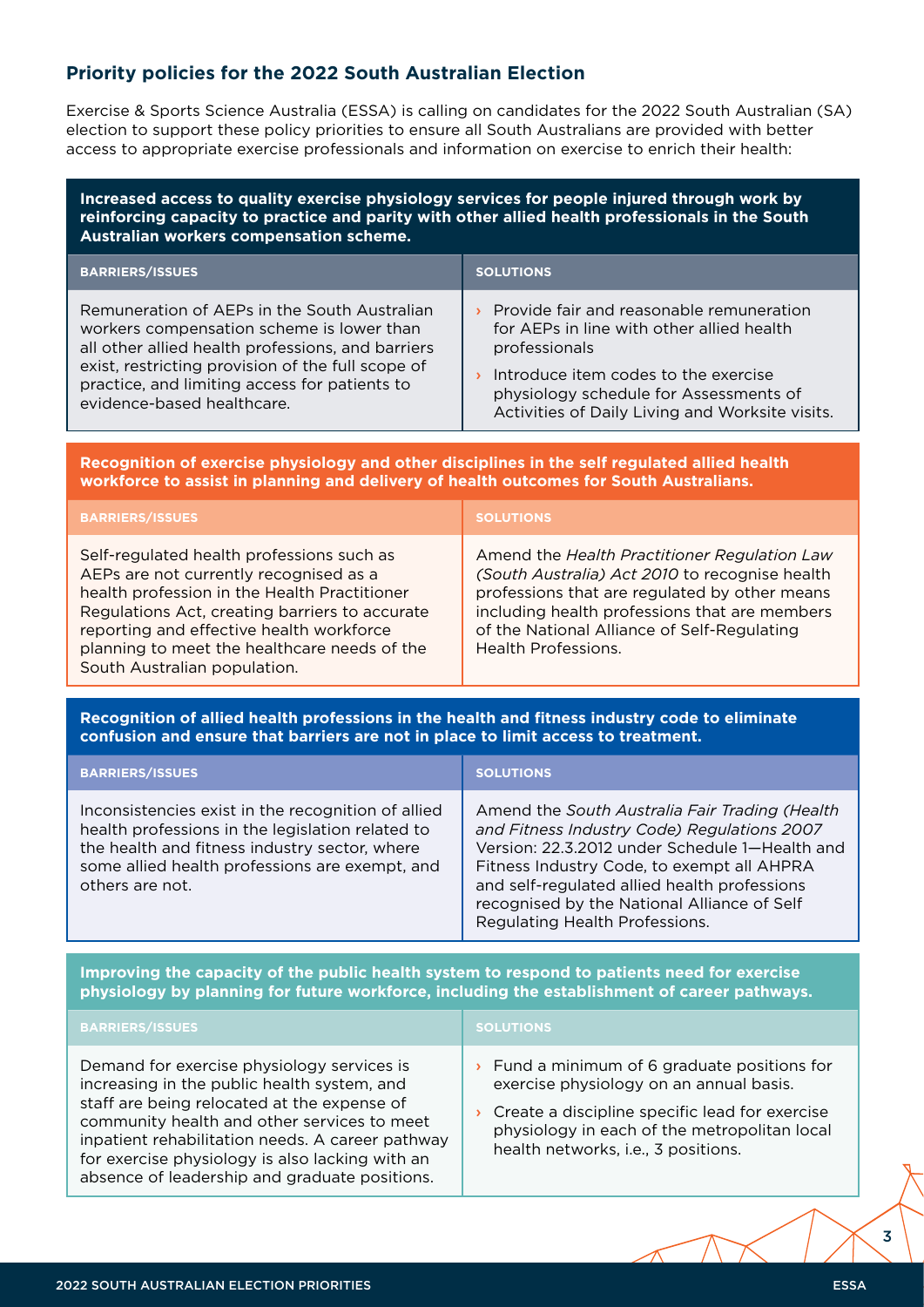# Increased access to quality exercise physiology services for people<br>injured through work by reinforcing capacity to practice and parity<br>with other allied health professionals in the South Australian **injured through work by reinforcing capacity to practice and parity with other allied health professionals in the South Australian workers compensation scheme.**

Accredited Exercise Physiologists (AEPs) are recognised allied health professionals alongside physiotherapy, occupational therapy and speech pathology [7, 8]. These professions hold Medicare provider status and deliver services within several compensable schemes across Australia, including workers compensation. In South Australia, the workers compensation scheme, Return to Work SA, has a fee schedule for each allied health discipline that provide treatment services. The hourly remuneration for exercise physiology is lower than all other allied health professions, creating a hierarchy where one professional group is considered of lower value in delivering clinical interventions. AEPs are also underutilised in the scheme and not provided with the capacity to deliver on full scope of practice.

Allied health providers including chiropractic, occupational therapy, physiotherapy, psychology, and speech therapy are remunerated at the same hourly rate which is 20% higher than the rate for exercise physiology. This is out of step with workers compensation schemes in other jurisdictions such as Queensland [9] and Western Australia [10] where there is parity across allied health professions, eliminating any potential tension between members of the multidisciplinary team and facilitating collaboration.

The *Return to Work Act 2014*, Part 4, Division 2, subsection 14 [11] states that, *a scale of charges published under this section must be based on the average charge to private patients for the relevant service.* Return to Work SA have only used one indicator for investigating a private charge for exercise physiology fees, i.e., Medicare gap payments. Private patients are treated through multiple schemes and private funding arrangements, therefore the data used is incomplete and represents an inaccurate picture of remuneration for services provided by exercise physiologists. There is increasing demand for exercise physiology services, increasing the risk that providers choose better remunerated work over provision of services in the workers compensation scheme, thus reducing access to treatment for injured workers, impacting return to work outcomes and increasing cost for the scheme.

Additionally, exercise physiologists are underutilised in the workers compensation scheme in South Australia which reduces access for injured workers and limits flexibility in the scheme. Item codes for exercise physiologists to undertake Assessments for Activities of Daily Living as well as conduct worksite visits like those in other jurisdictions such as Queensland [8] would benefit the client, and the system. This professional group have the skills, experience and qualifications to effectively provide these services [4] and item codes should be introduced into the exercise physiology fee schedule for these services.



## **Funding required:** Parity gap is \$39.40 per hour. \$800,000 per annum.

# **ESSA's call to action**

Increase access to quality exercise physiology services for people injured through work by:

- › provision of fair and reasonable remuneration for exercise physiologists in line with other allied health professionals.
- › introduction of item codes to the exercise physiology schedule for 1. Assessments of Activities of Daily Living and 2. Worksite visits.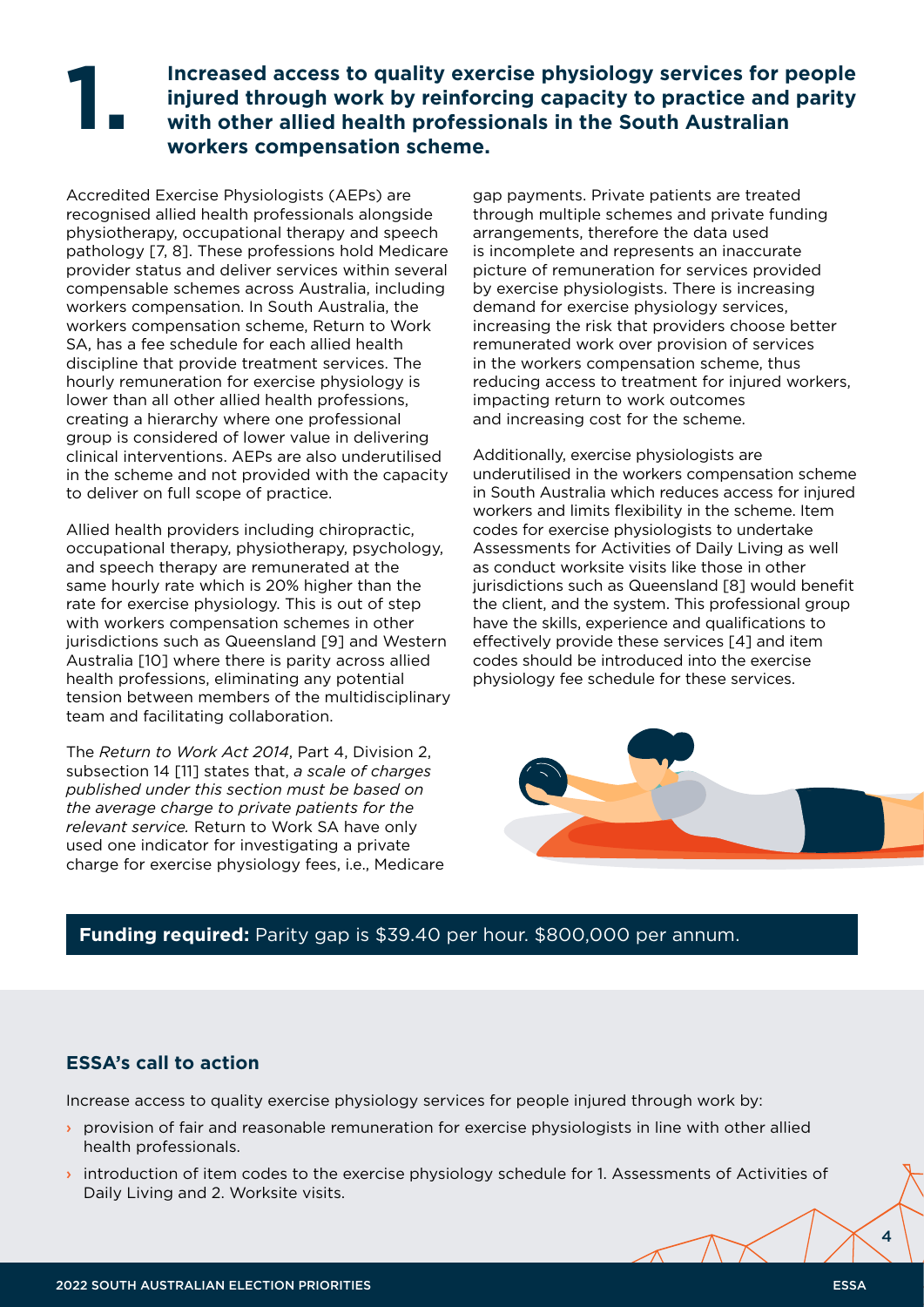# **2. Increased recognition of disciplines in the allied health workforce including exercise physiology to assist in planning and delivery of health outcomes for South Australians. including exercise physiology to assist in planning and delivery of health outcomes for South Australians.**

The *Health Practitioner Regulation Law (South Australia) Act 2010*, Schedule 2, Part 1, 1-Definitions, provides the following definition for health profession [12]:

*Health profession means the following professions, and includes a recognised specialty in any of the following professions* 

- › *(a) Aboriginal and Torres Strait Islander health practice;*
- › *(b) Chinese medicine;*
- › *(c) chiropractic;*
- › *(d) dental (including the profession of a dentist, dental therapist, dental hygienist, dental prosthetist and oral health therapist);*
- › *(e) medical;*
- › *(f) medical radiation practice;*
- › *(g) midwifery;*
- › *(ga) nursing;*
- › *(h) occupational therapy;*
- › *(i) optometry;*
- › *(j) osteopathy;*
- › *(ja) paramedicine;*
- › *(k) pharmacy;*
- › *(l) physiotherapy;*
- › *(m) podiatry;*
- › *(n) psychology;*

The current wording recognises those professions registered through the Australian Health Practitioner Regulation Agency (AHPRA). This piece of legislation is inconsistent with the Council of Australian Governments' (COAG) Health Council Policy outlined in a [Ministerial](http://www.coaghealthcouncil.gov.au/Portals/0/CHC Communique 110918_1.pdf)  [Communique](http://www.coaghealthcouncil.gov.au/Portals/0/CHC Communique 110918_1.pdf) which outlines the proposal of a National Registration and Accreditation Scheme (NRAS) recognising the important contribution to health service delivery by all health professionals, including those regulated under the NRAS, and those that are regulated by other means [13].

The lack of recognition of disciplines in the allied health workforce leads to inaccurate representation of health services provided in the public health system. For example, exercise physiology treatment is often logged under physiotherapy, impacting the reporting of outcomes and identification of need for the provision of AEPs specific services. This reduces the effectiveness of future workforce planning and renders disciplines invisible in the public health system.



#### **Funding required:** Legislative amendment costs.

## **ESSA's call to action**

Amend the *Health Practitioner Regulation Law (South Australia) Act 2010* to recognise health professions that are regulated by other means including health professions that are members of the National Alliance of Self-Regulating Health Professions.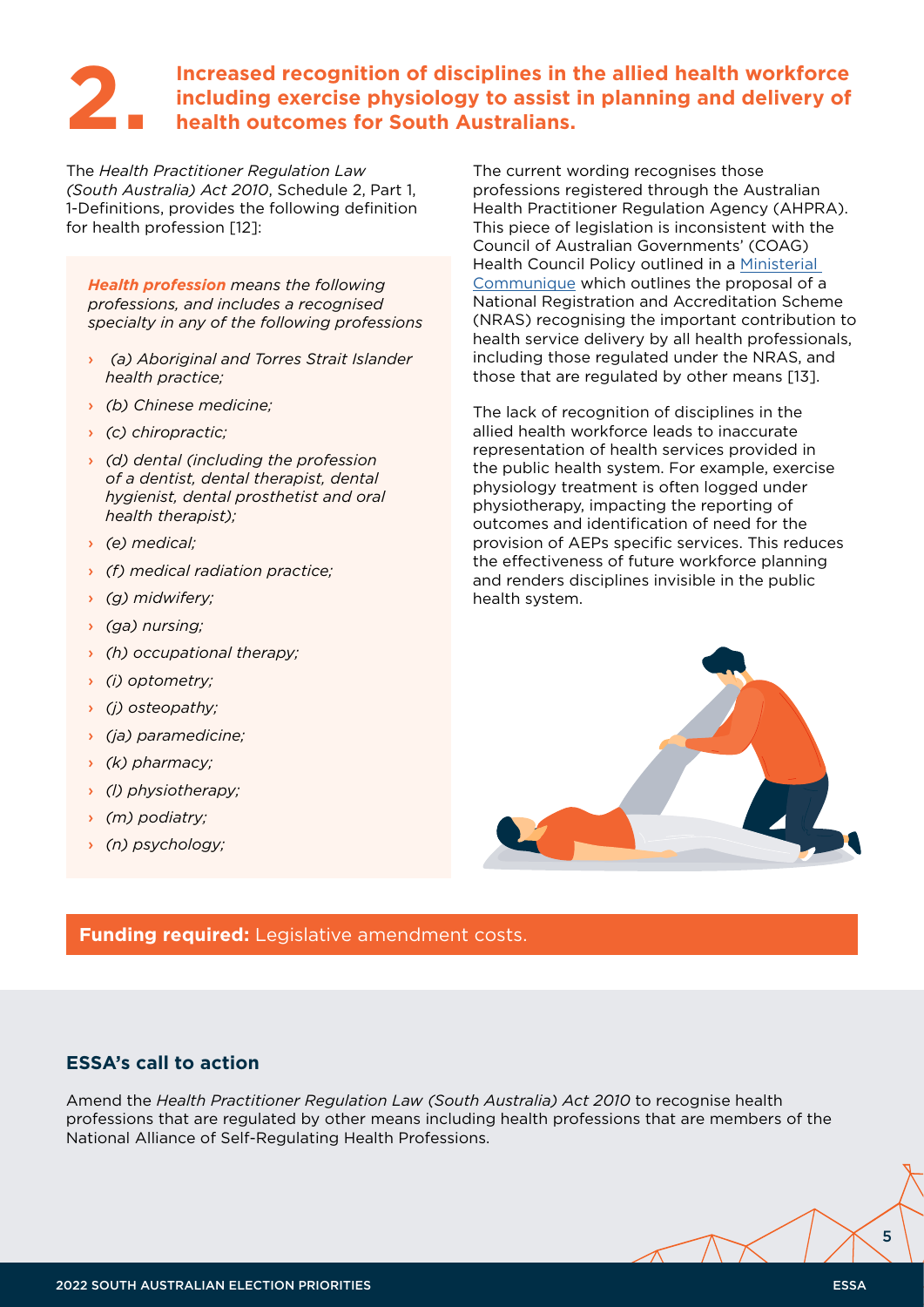# **3. Recognition of allied health professions in the health and fitness industry code to eliminate confusion and ensure that barriers are not in place to limit access to treatment. industry code to eliminate confusion and ensure that barriers are not in place to limit access to treatment.**

AEPs are recognised allied health professionals with funding under compensable schemes such as Medicare Benefit Services (MBS), Department of Veteran Affairs (DVA), the National Disability Insurance Scheme (NDIS), private health insurance, and state and territory-based workers' compensation schemes. They are not considered to be fitness professionals under these schemes.

The current *Fair Trading (Health and Fitness Industry Code of Practice) Regulations 2007* for South Australia, focuses on the fitness industry rather than the provision of healthcare services [14]. As an allied health profession, the inclusion of exercise physiology under this code is misaligned with the professions' role in providing essential health care aimed at keeping people well and out of hospital. In contrast, physiotherapy, another allied health professional who also provide evidence-based exercise intervention within health and uses fitness facilities outlined in the code have been made exempt. Exemption of physiotherapy creates a disparity in allied health service provision.

Exercise physiology should be represented in the Health and Fitness Industry Code in the same way that physiotherapy is represented to eliminate barriers to access to clinical exercise treatment. Like physiotherapists, exercise physiologists are subject to regulatory frameworks and must meet and maintain [professional standards for](https://www.essa.org.au/Public/Professional_Standards/The_professional_standards.aspx)  [accreditation](https://www.essa.org.au/Public/Professional_Standards/The_professional_standards.aspx) including adherence to [ESSA's](https://www.essa.org.au/Public/Professional_Standards/ESSA_Code_of_Professional_Conduct___Ethical_Practice.aspx)  [Code of Professional Conduct & Ethical Practice.](https://www.essa.org.au/Public/Professional_Standards/ESSA_Code_of_Professional_Conduct___Ethical_Practice.aspx) This includes practising in accordance with ethically relevant legislation, regulations, and standards that apply to AEPs including privacy, confidentiality, data security, informed consent, and record-keeping. Additionally, they must also

respect and adhere to standards established through relevant government legislation, regulations, and common law.

To reduce any confusion between the health and fitness sector and healthcare sector, health professions regulated through the Australian Health Practitioner Regulation Agency (AHPRA) and self-regulating health professions such as those professions with the National Alliance of Self-Regulating Health Professions (NASRHP) should be exempt from the code. NASRHP is an independent body providing a quality framework for self-regulating health professions, and has a set of standards for membership that have been closely modelled on the standards for health professions regulated by AHPRA [15].



## **Funding required:** Legislative amendment costs.

## **ESSA's call to action**

Amendment the *South Australia Fair Trading (Health and Fitness Industry Code) Regulations 2007*  Version: 22.3.2012 under Schedule 1—Health and Fitness Industry Code, to exempt all AHPRA and selfregulated allied health professions as recognised by the National Alliance of Self Regulating Health Professions.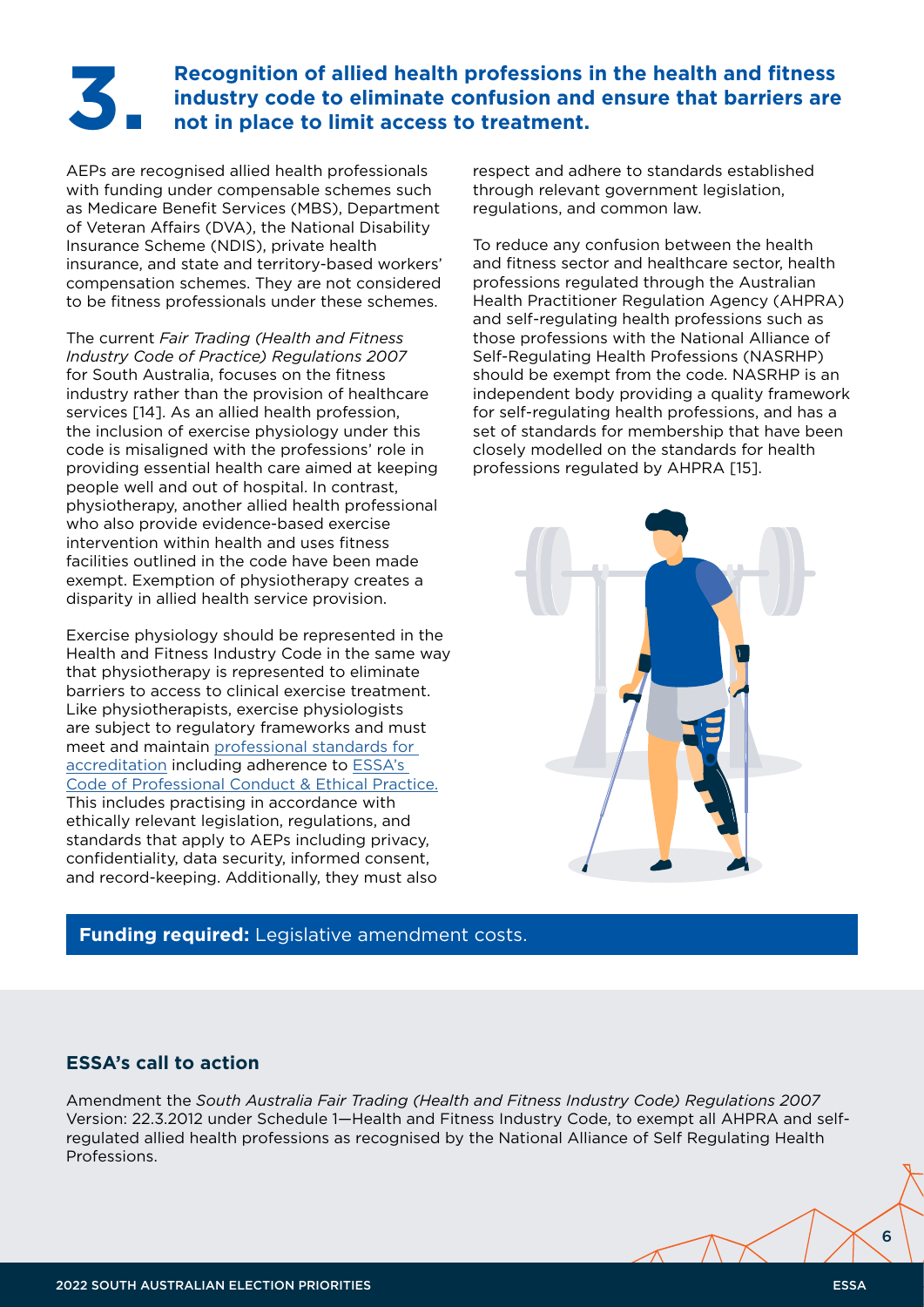# **4.** Improving the capacity of the public health system to respond to patients need for exercise physiology by planning for future workforce including the establishment of career pathways. **to patients need for exercise physiology by planning for future workforce including the establishment of career pathways.**

Over the 12 months to August 2021, there was a twenty-four percent (24%) increase in the number of AEPs working in the public system in South Australia [16]. This workforce provides services in the hospital and community sector across many areas including amputation, stroke/neurology, orthopaedics, major trauma, spinal cord dysfunction, traumatic brain injury, pain services, and reconditioning and restorative services. Currently, there are challenges with demand for exercise physiology services outstripping supply within the system and unlike other allied health professions there is a lack of positions at a variety of levels to support patient care including graduate level.

AEPs working in SA Health advises that in recent times services have been provided in the inpatient rehabilitation wards, but the source of staff has been provided at the expense of other public health services, like outpatient services. In other words, AEPs have been shifted from other services to meet a need in rehabilitation but have not been backfilled, thus creating a need in another area of the system, which supports people in the treatment of chronic conditions and mental health. The employment of AEPs in rehabilitation wards vary across Local Health Networks (LHN) in Adelaide demonstrating inconsistencies in the system:

- › Central Adelaide LHN 2.0FTE for geriatrics and spinal
- › Southern Adelaide LHN 4.5FTE for orthopaedics, vascular, stroke and neurological
- › Northern Adelaide LHN 4.8FTE for geriatrics, orthopaedics, stroke and neurological

At a minimum exercise physiology positions for inpatient rehabilitation settings should be provided as outlined in the Standards for the provision of rehabilitation medicine services in the ambulatory setting 2014 [17].

In addition to this the planning and structure of positions to support this growing discipline requires attention to ensure that demand for exercise physiology services is considered in workforce planning. Currently, employment of AEPs is mainly at the AHP1 and AHP2 level and there are no discipline specific directors for exercise physiology. This results in AEPs being overlooked when it comes to workforce planning as they are not engaged at the decision-making level in the system.

Furthermore, there are very few graduate positions for exercise physiology offered and this is misaligned with other allied health professions such as occupational therapy and physiotherapy where SA Health offers graduate positions. There are numerous benefits to hiring graduates as this is an affordable hiring option, bridges the gap between university and work, helps to identify talent, introduces fresh perspectives and assists with succession planning [18, 19]. The lack of attention to exercise physiology is also reflected in the absence of this profession on the [Working](https://www.sahealth.sa.gov.au/wps/wcm/connect/public+content/sa+health+internet/careers/working+for+sa+health/working+for+sa+health)  [for SA Health](https://www.sahealth.sa.gov.au/wps/wcm/connect/public+content/sa+health+internet/careers/working+for+sa+health/working+for+sa+health) website page, where the profession is not listed as a career option for allied health.

**Funding required:** 6 graduate positions for exercise physiology and 3 discipline specific leads for exercise physiology - \$790,500 per annum.

## **ESSA's call to action**

Increase capacity of the public health system to meet patient need for exercise physiology services by:

- **>** Funding a minimum of 6 graduate level positions for exercise physiology on an annual basis.
- › Creating a discipline specific lead for exercise physiology in each of the metropolitan local health networks, i.e., 3 positions.